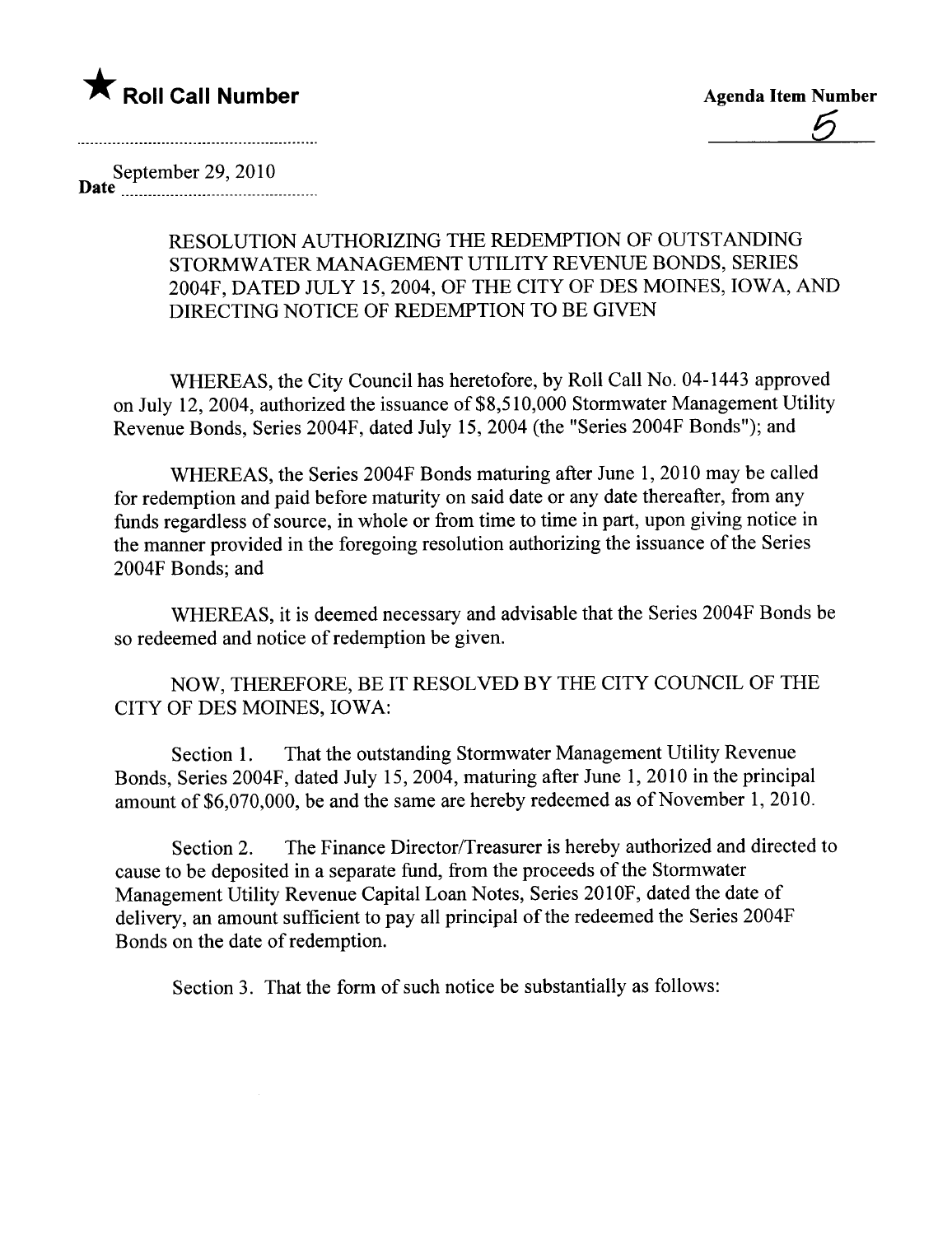

September 29,2010 Date <u>music music music music music</u>

## NOTICE OF THE CALL OF BONDS FOR REDEMPTION TO THE HOLDERS OF THE FOLLOWING DESCRIBED BONDS:

Please take notice that the Bonds described below have been called for redemption. Owners of the Bonds should present their Bonds for payment on the Redemption Date.

Issuer: City of Des Moines, Iowa Original Issue Amount: \$8,510,000 Bond Issue: Stormwater Management Utilty Revenue Bonds, Series 2004F Dated Date: July 15, 2004 Redemption Date: November 1, 2010

Redemption Price: Par, plus accrued interest

## Bonds Called for Redemption

| <b>CUSIP</b><br>Numbers* | Principal<br>Amount | Interest<br>Rate | Maturity<br>Date (June 1) |  |
|--------------------------|---------------------|------------------|---------------------------|--|
| 250139 AW2               | \$550,000           | 3.625%           | 2011                      |  |
| 250139 AX0               | 575,000             | 4.000            | 2012                      |  |
| 250139 AY8               | 600,000             | 4.000            | 2013                      |  |
| 250139 AZ5               | 635,000             | 4.150            | 2014                      |  |
| 250139 BA9               | 665,000             | 4.250            | 2015                      |  |
| 250139 BB7               | 700,000             | 4.500            | 2016                      |  |
| 250139 BC5               | 740,000             | 4.500            | 2017                      |  |
| 250139 BD3               | 780,000             | 4.625            | 2018                      |  |
| 250139 BE1               | 825,000             | 4.700            | 2019                      |  |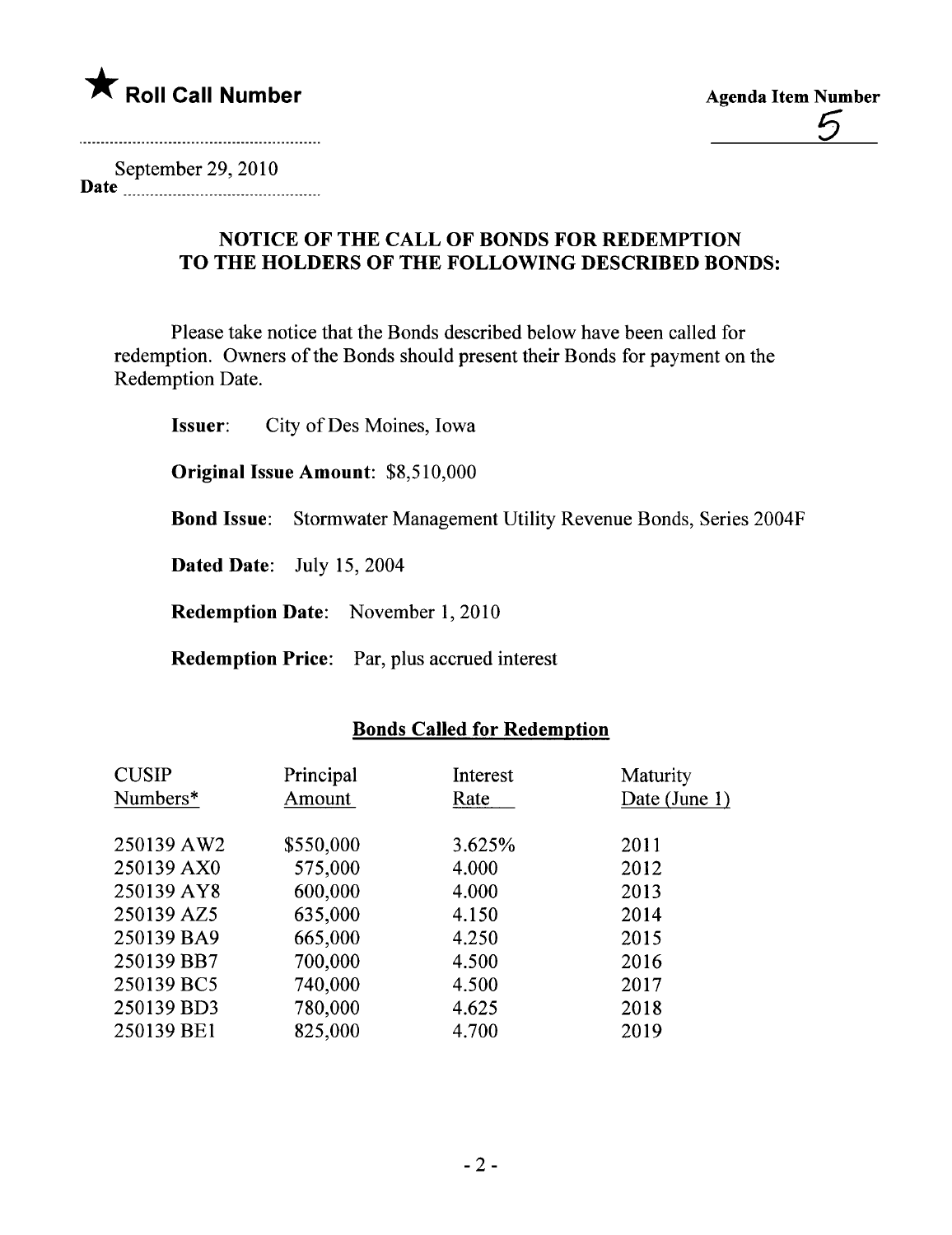



September 29,2010 Date \_ \_ \_ \_ \_ \_ \_ \_ \_ \_ \_ \_ \_ \_ \_ \_\_\_\_\_\_\_\_\_\_\_\_ \_\_\_\_\_ \_ \_ \_ \_ \_ \_ \_ \_ \_ \_\_\_

> \* No representation is made as to the accuracy of the CUSIP numbers printed herein or on the Bonds.

The above Bonds should be presented to the Finance Director/Treasurer, City of Des Moines, 400 Robert D. Ray Drive, Des Moines, Iowa 50309, telephone (515) 283- 4844. This represents a full call of the outstanding obligations. All interest on the Bonds being so redeemed will cease to accrue on the Redemption Date.

> Finance Director/Treasurer City of Des Moines, Iowa, Registrar

(End of Notice)